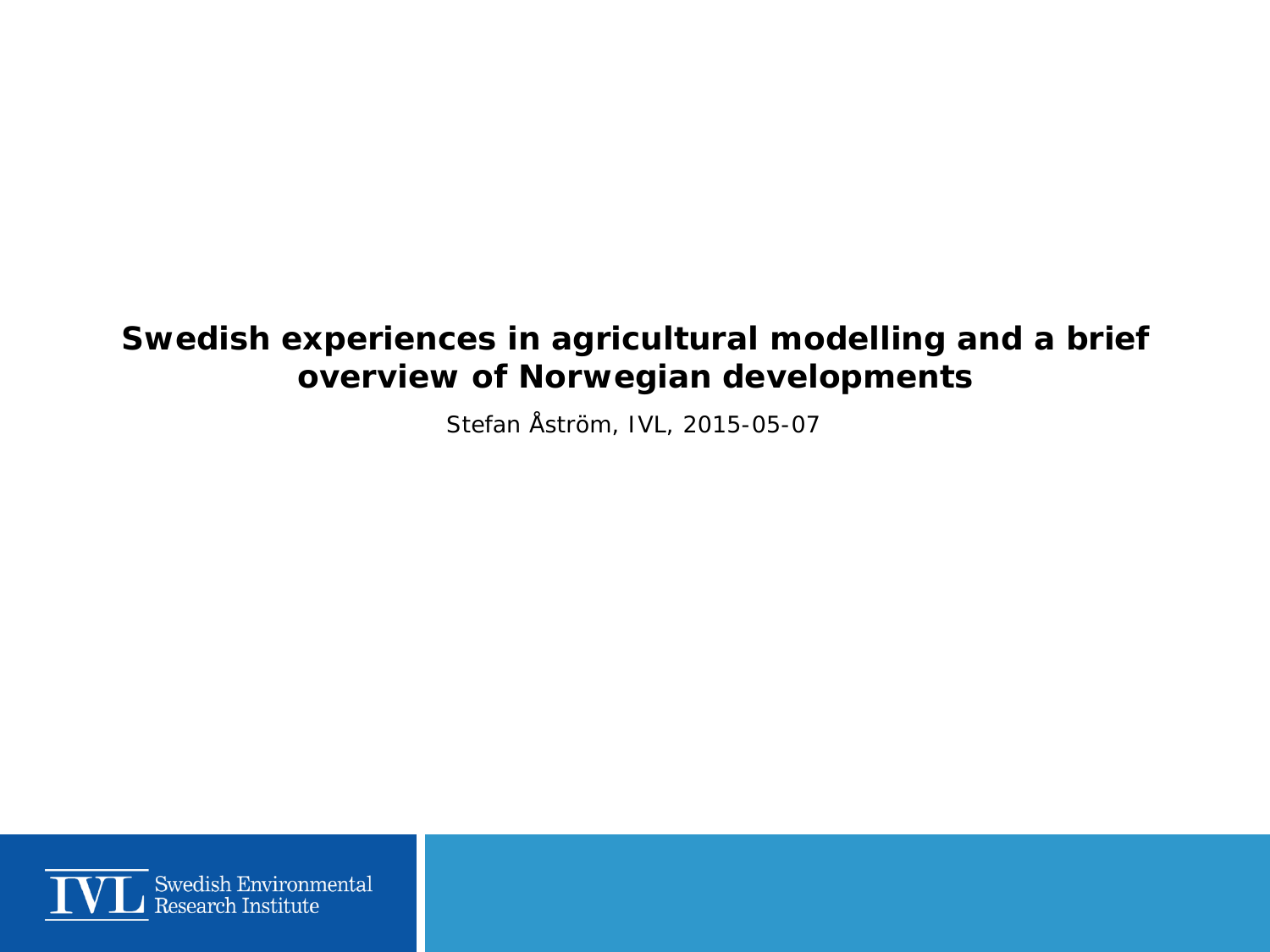# **Disposition**

- **An overview of NH3 and the environment**
- **Brief methodological description**
- **Swedish emission trends**
- **Swedish emission projections & proposed ceilings**
- Available abatement measures
- Discussion
	- Important considerations
	- Co-benefits with CH4-abatement
- Norwegian state-of-the-art
- Disregarded measures



**Swedish experiences in agricultural modelling**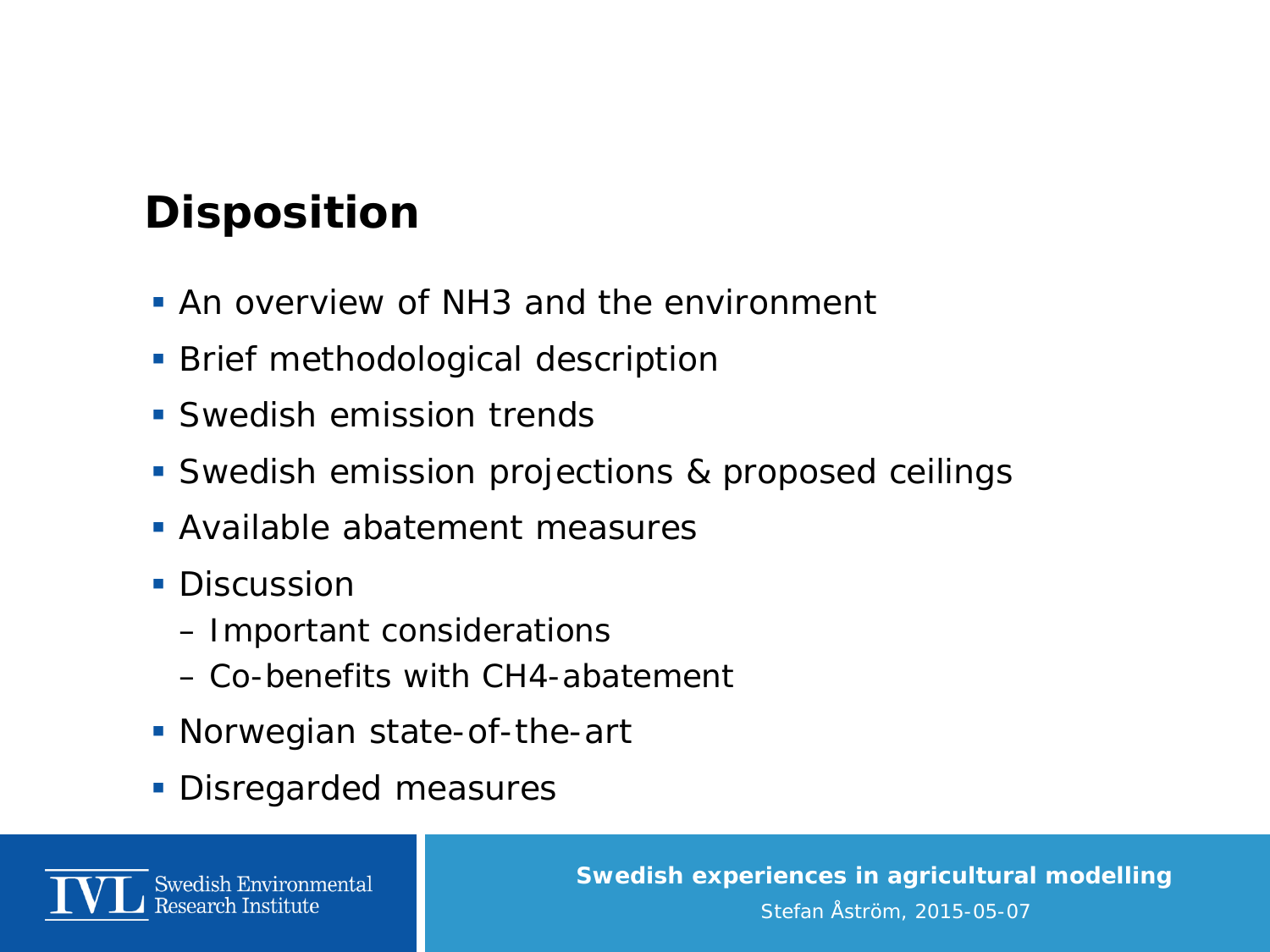#### Main impacts of NH<sub>3</sub> emissions to air -**An overview**





**Swedish experiences in agricultural modelling**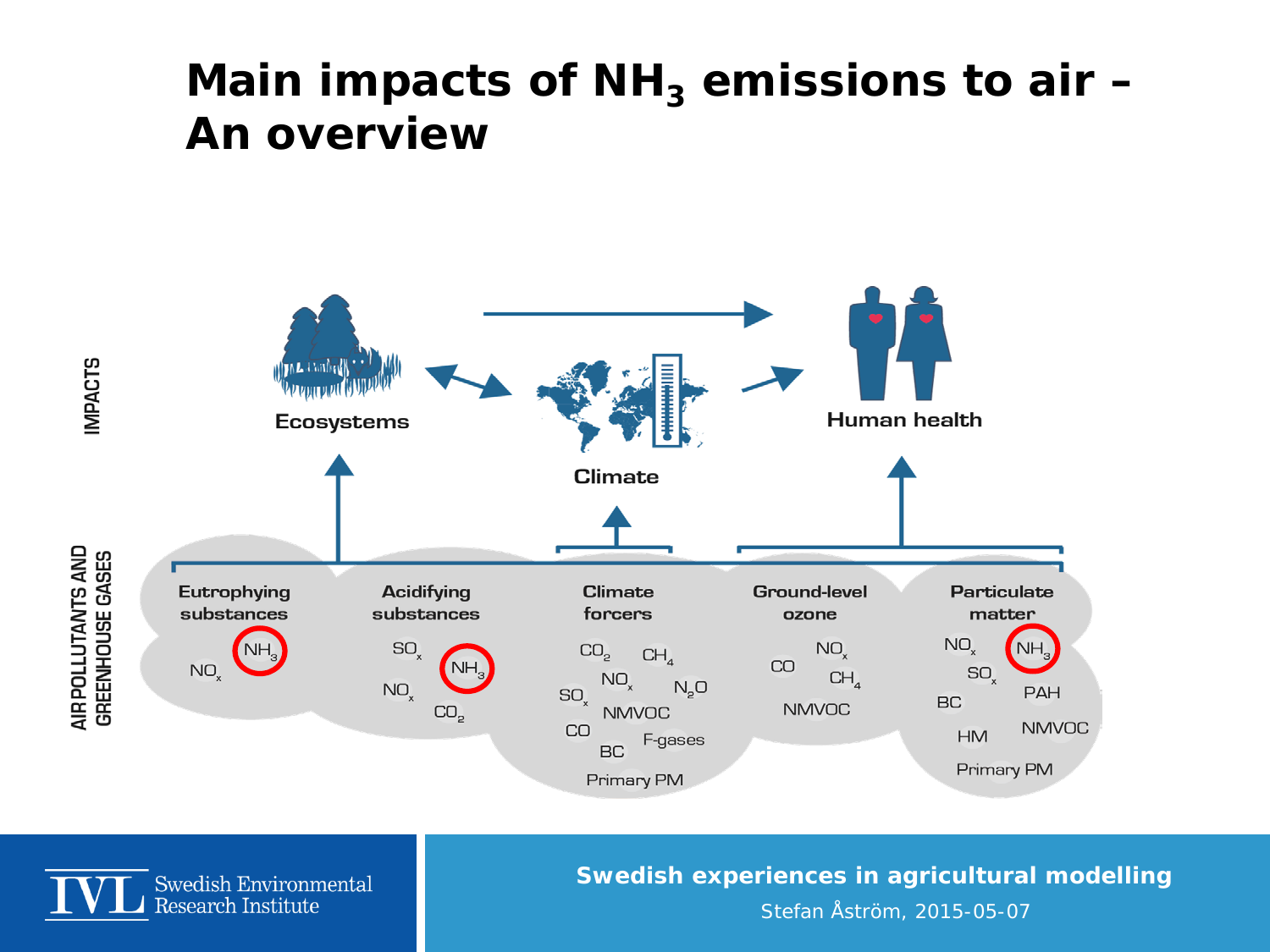### **Swedish NH<sub>3</sub> emission inventories and projections – a brief methodological overview**

- Changes in number of animals and crops are projected using the SASM model.
	- Answers the question: "What would the Swedish agricutural production be if farmers tried to maximise profit/minimise costs, given existing economic, political, and technical conditions"
- Other emission related parameters are kept at base year values
- No changes in farm sizes considered
- Annual costs calculated (4% interest rate)
- **No specified integrated Nitrogen assessment**
- No specified consideration of changing food import patterns



**Swedish experiences in agricultural modelling** Stefan Åström, 2015-05-07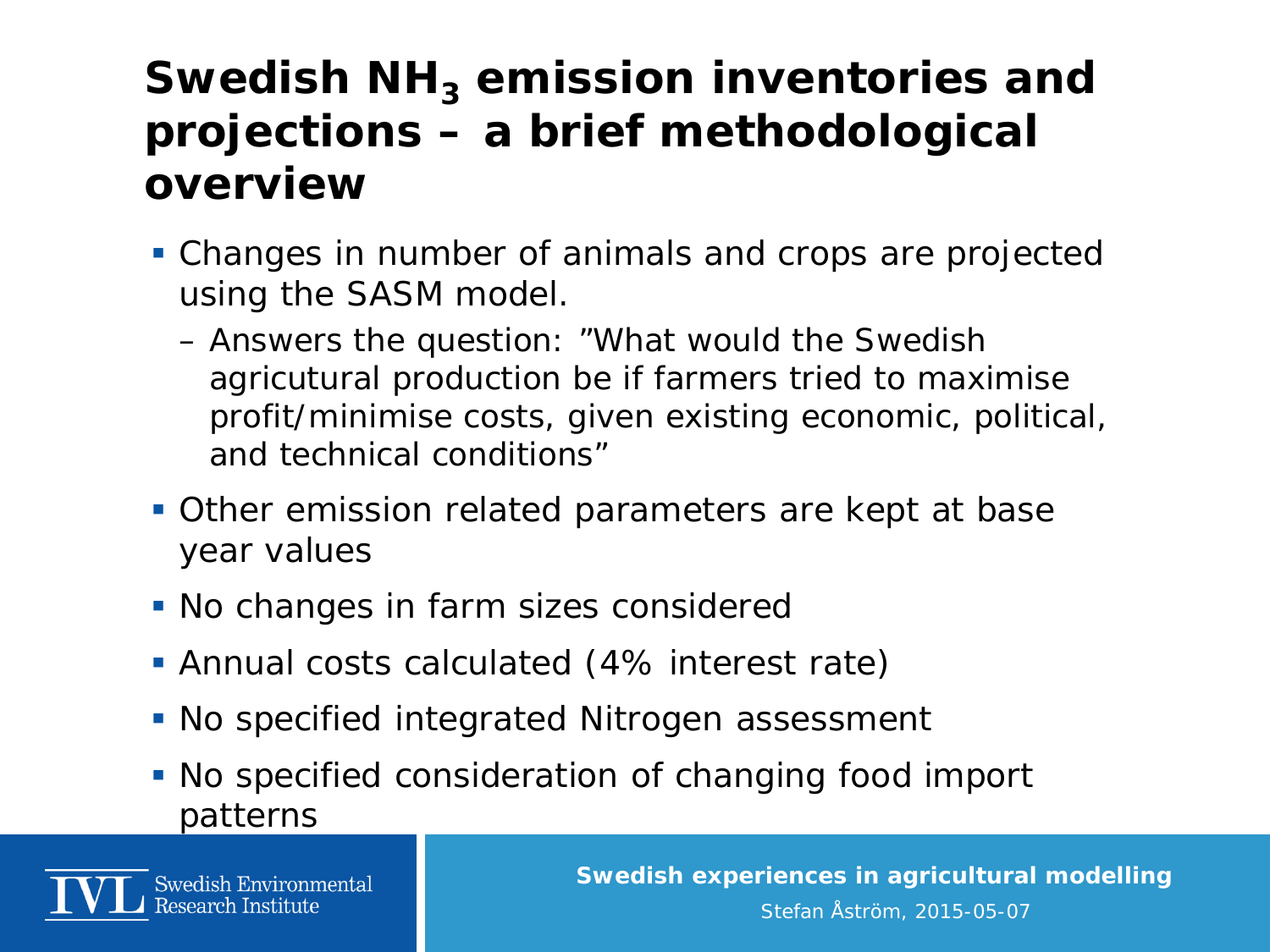#### **Emission trends and current objectives**



Swedish Environmental Research Institute

 $NH<sub>3</sub>$  Emissions Sweden



Energy, transport, waste

Industrial processes



- Pig manure
- Other agricultural
- Swedish current objective

**Swedish experiences in agricultural modelling**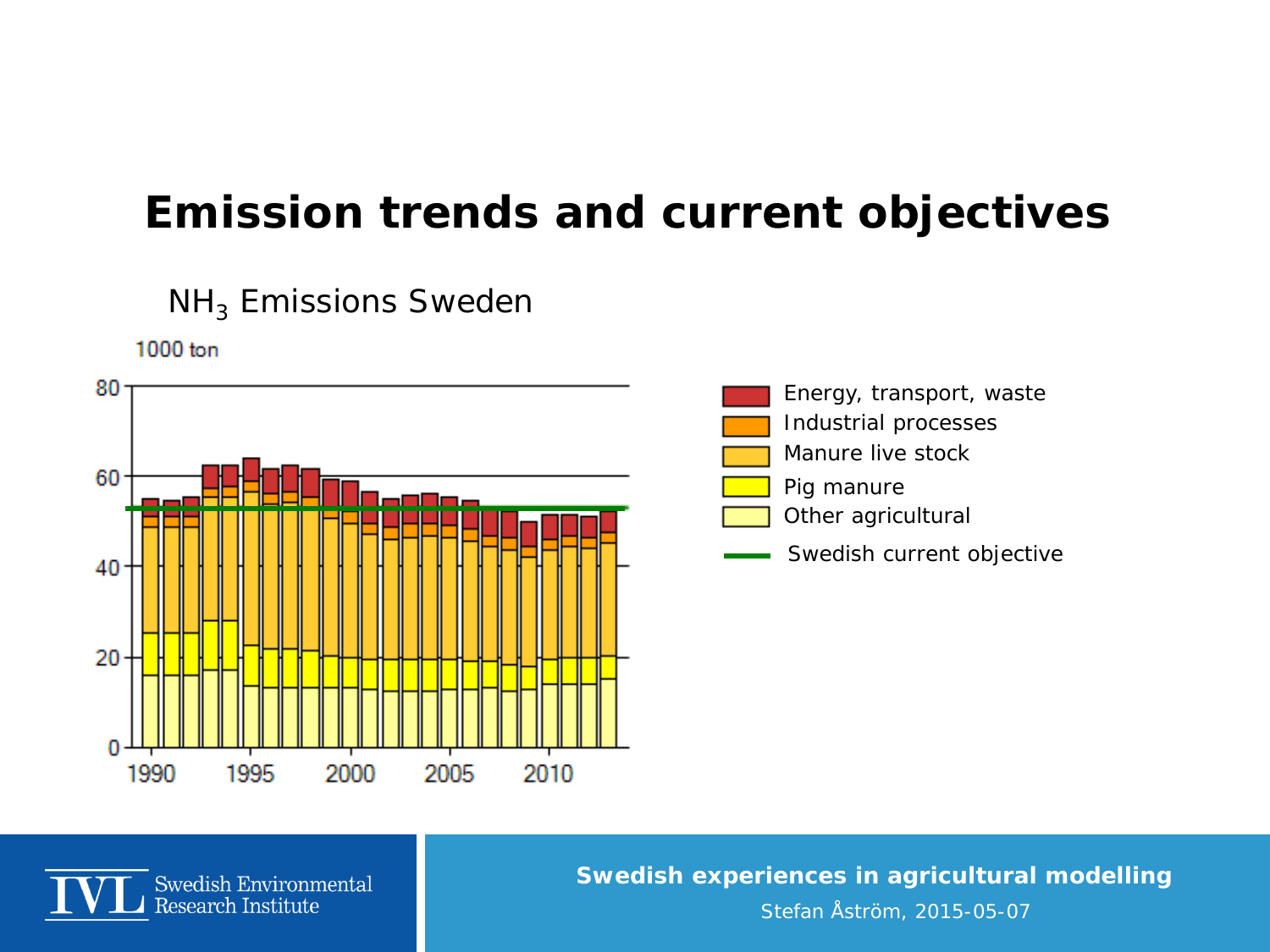### **2013 - Projections and future objectives**





**Swedish experiences in agricultural modelling**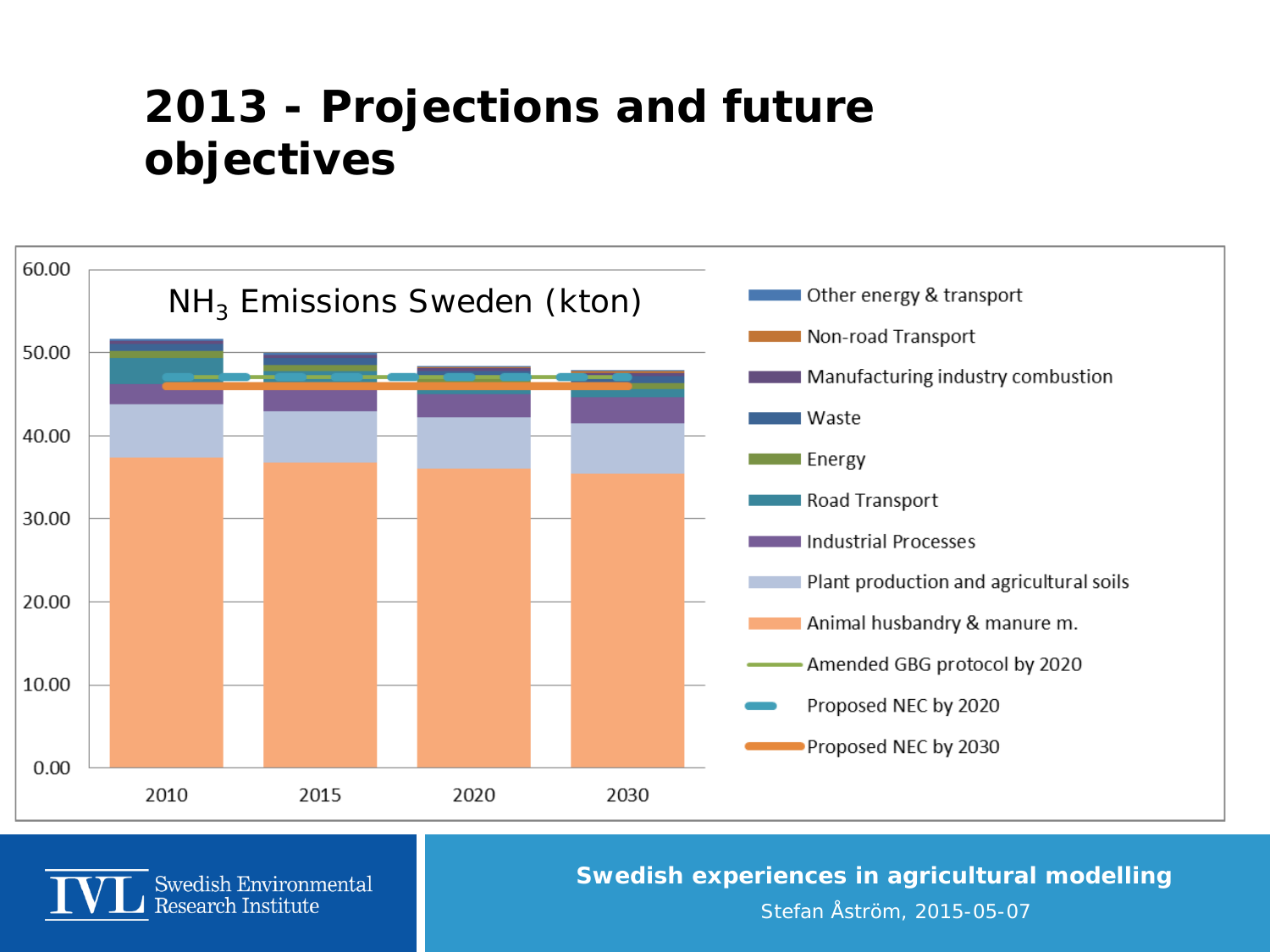#### **Key NH<sub>3</sub> abatement options in the agricultural sector by 2030 based on 2013 projection?**

| <b>Measure</b>                 | Potential | Cost                                               | Accumulated<br>effect |
|--------------------------------|-----------|----------------------------------------------------|-----------------------|
|                                |           | [kton NH <sub>3</sub> ] [€/ton NH <sub>3</sub> -N] | [kton $NH3$ ]         |
| Tilling within 24 hours        | 0.5       | 1800                                               | 0.5                   |
| Covered urine storage          | 0.8       | 2 0 0 0                                            | 1.3                   |
| <b>Direct injection liquid</b> |           |                                                    | 2.3                   |
| manure                         | 1.0       | 5 0 0 0                                            |                       |
| Tilling within 4 hours         | 0.4       | 80 000                                             | 2.7                   |
| "Slurry injector"              | 1.0       | 120 000                                            | 3.7                   |
| <b>Covered liquid manure</b>   |           |                                                    |                       |
| storage                        | 1.2       | 150 000                                            | 5.0                   |



**Swedish experiences in agricultural modelling**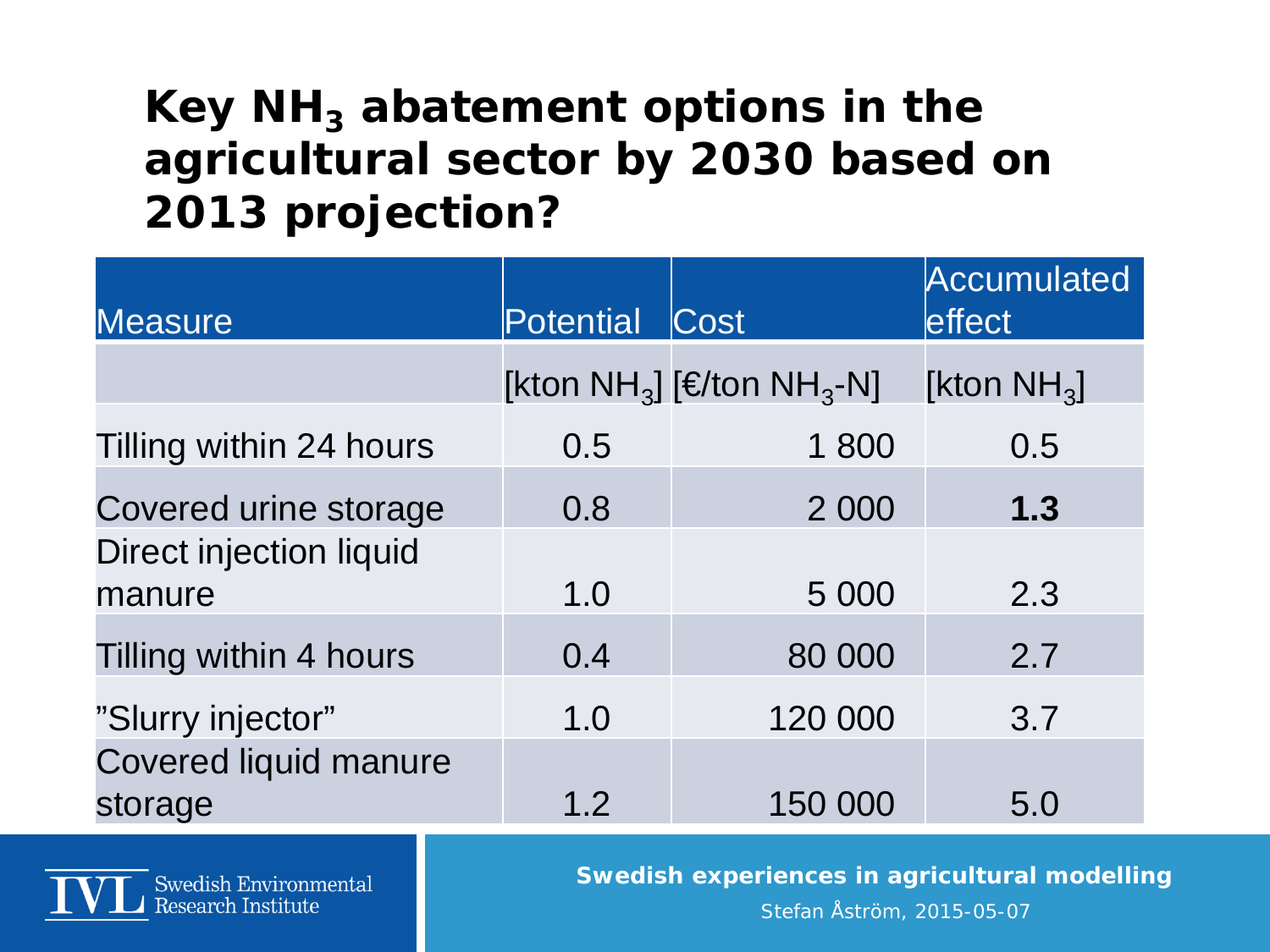# **Regional differences – based on 2013 projection**

| <b>Measure</b>                           | plains                      | Potential Potential-<br>forests areas North | Potential -   |
|------------------------------------------|-----------------------------|---------------------------------------------|---------------|
|                                          | [kton $NH3$ ] [kton $NH3$ ] |                                             | [kton $NH3$ ] |
| Tilling within 24 hours                  | 0.2                         | 0.2                                         | 0.1           |
| Covered urine storage                    | 0.4                         | 0.4                                         | 0.0           |
| <b>Direct injection liquid</b><br>manure | 0.3                         | 0.5                                         | 0.2           |
| Tilling within 4 hours                   | 0.2                         | 0.2                                         | 0.1           |
| "Slurry injector"                        | 0.5                         | 0.4                                         | 0.1           |
| <b>Covered liquid manure</b><br>storage  | 0.6                         | 0.5                                         | 0.2           |
| <b>Regional total</b>                    | 2.2                         | 2.1                                         | 0.7           |



**Swedish experiences in agricultural modelling**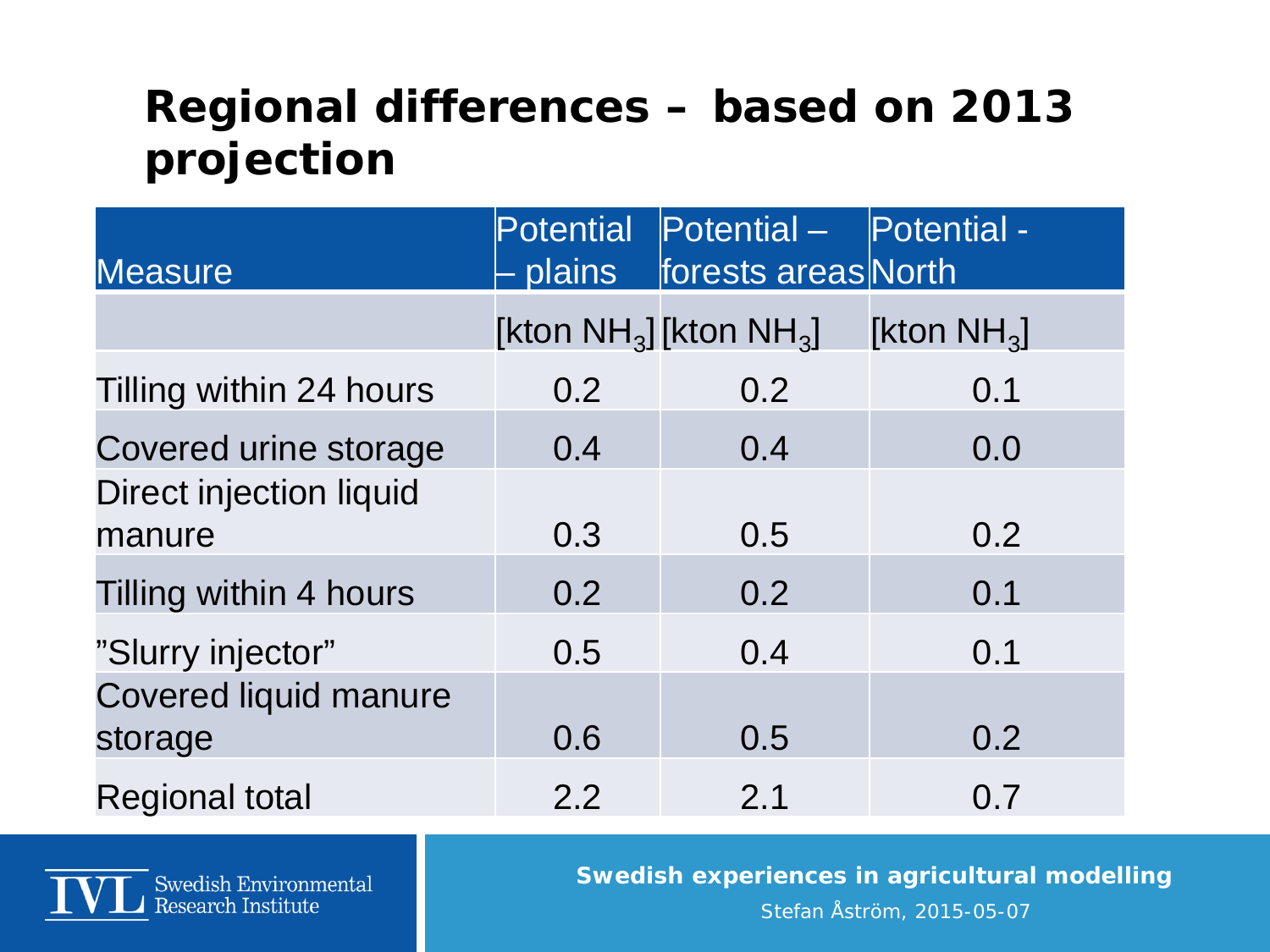#### **UPDATE! 2015 - Projections and future objectives, problem solved?**

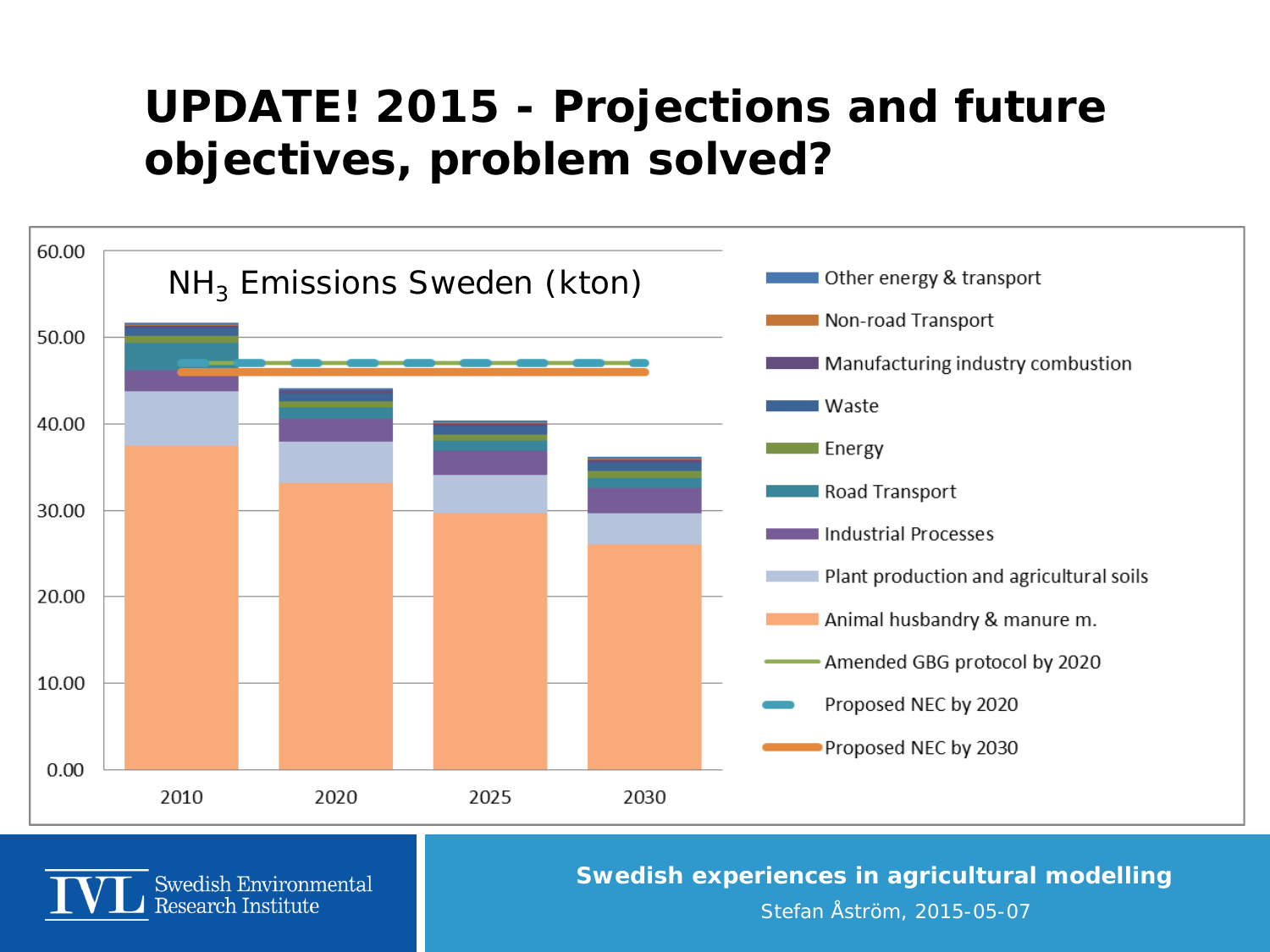### **Important considerations**

- **Live stock is considered important for rural** development
- Grazing live stock are important to keep ecosystem and cultural values of the landscape
- There are some places in Sweden with shortage of grazing live stock
- **IF Is there a risk of exporting emissions?**



**Swedish experiences in agricultural modelling**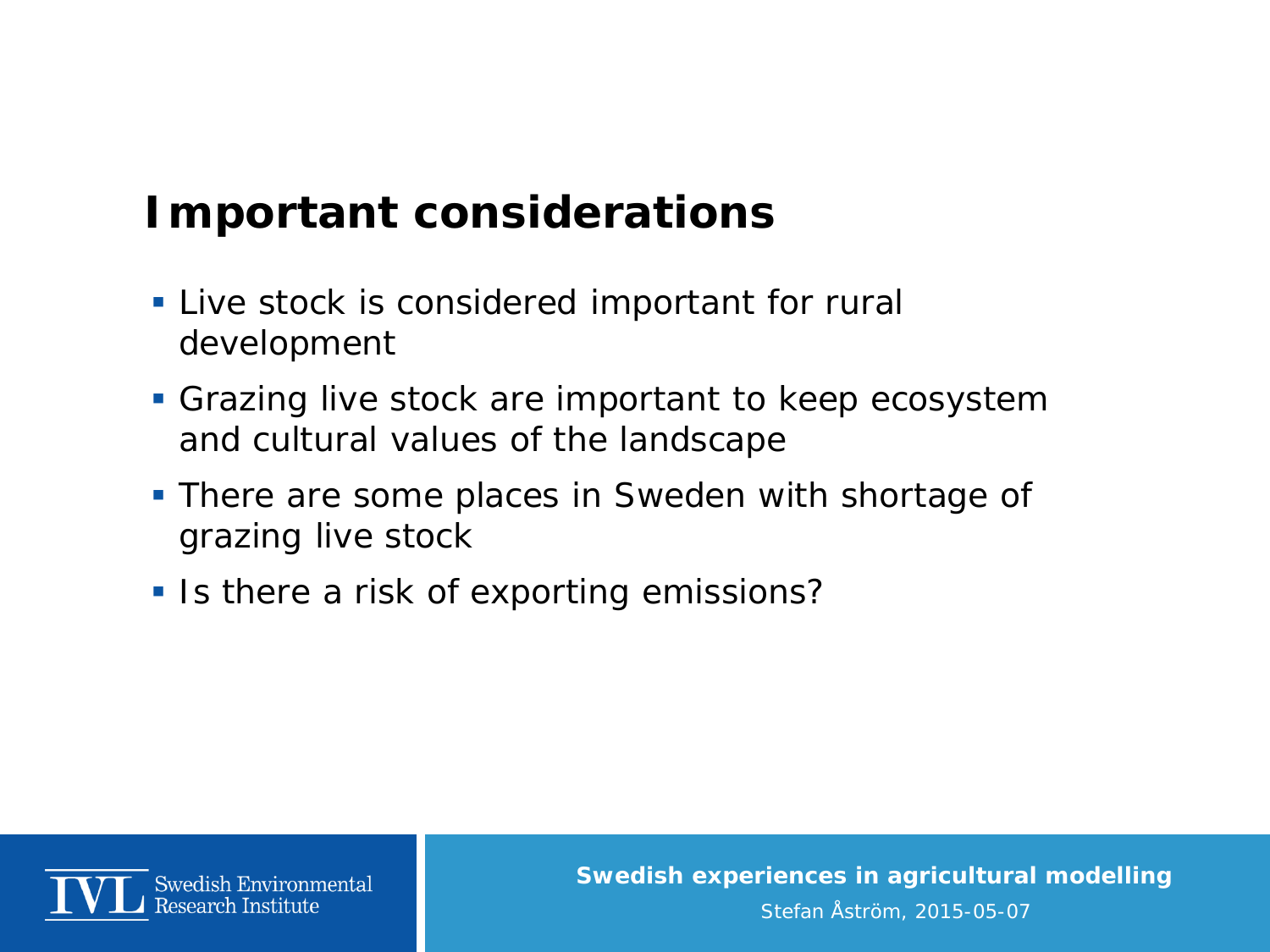#### How large are co-benefits with CH<sub>4</sub>**measures?**

- **The agricultural sector projected to stand for 70% of** Swedish  $CH<sub>4</sub>$ -emissions by 2030
- **High profile measures:**
- Gasification (fermentation) of manure with corresponding biogas production
	- Potential 4.8 kton  $CH<sub>4</sub>$
	- Cost: 5 600 7 800 €/ton CH<sub>4</sub>
- Covering liquid manure ( $NH<sub>3</sub>$ -measure)
	- Potential 0.5 kton  $CH<sub>4</sub>$
	- Cost: 4 900 7 900 €/ton CH<sub>4</sub>
- Acifification of liquid manure
	- 0.5 kton  $CH<sub>4</sub>$
	- Cost 14 600 18 500 €/ton CH<sub>4</sub>



**Swedish experiences in agricultural modelling**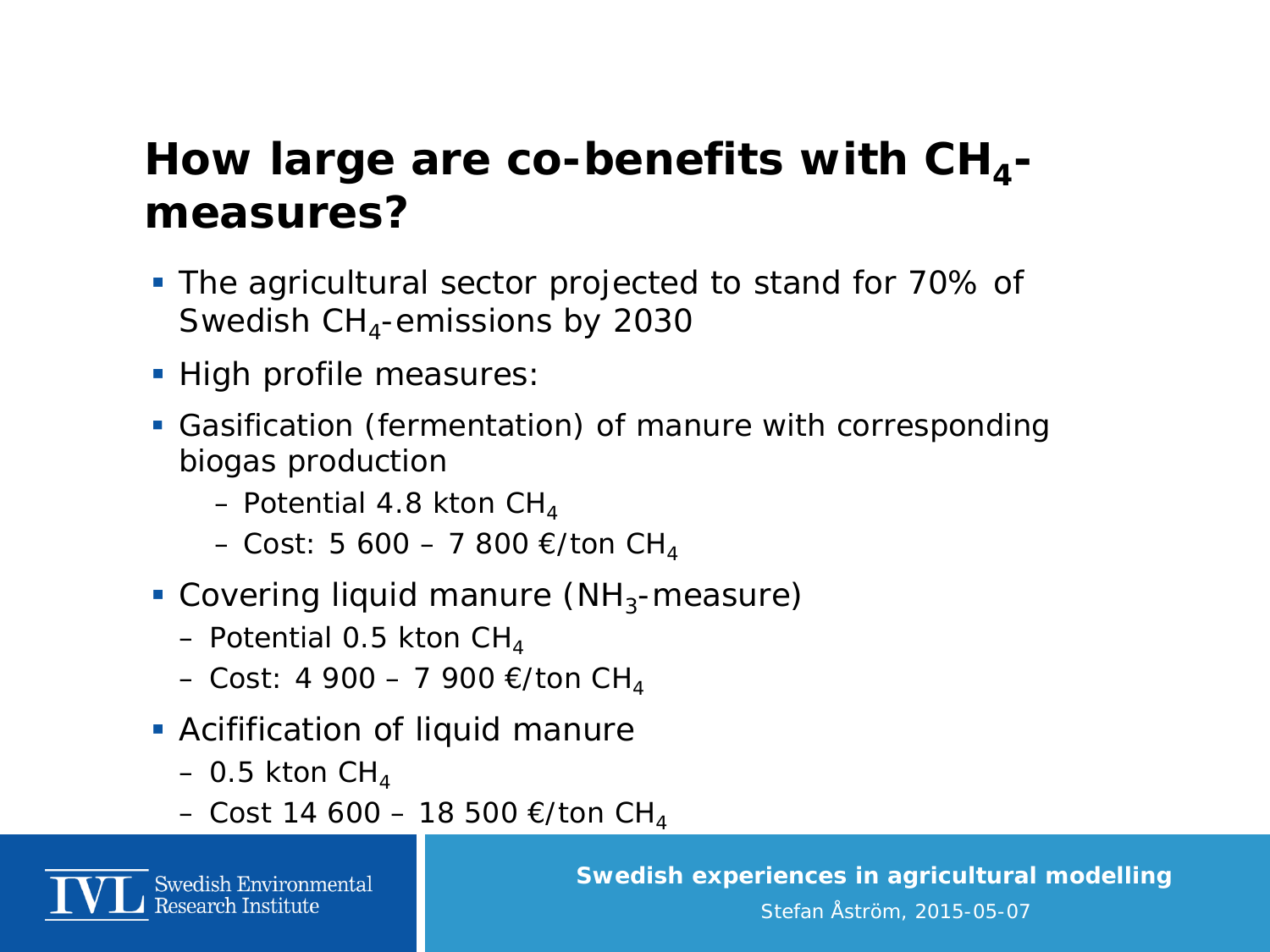#### **Norway**



**Swedish experiences in agricultural modelling**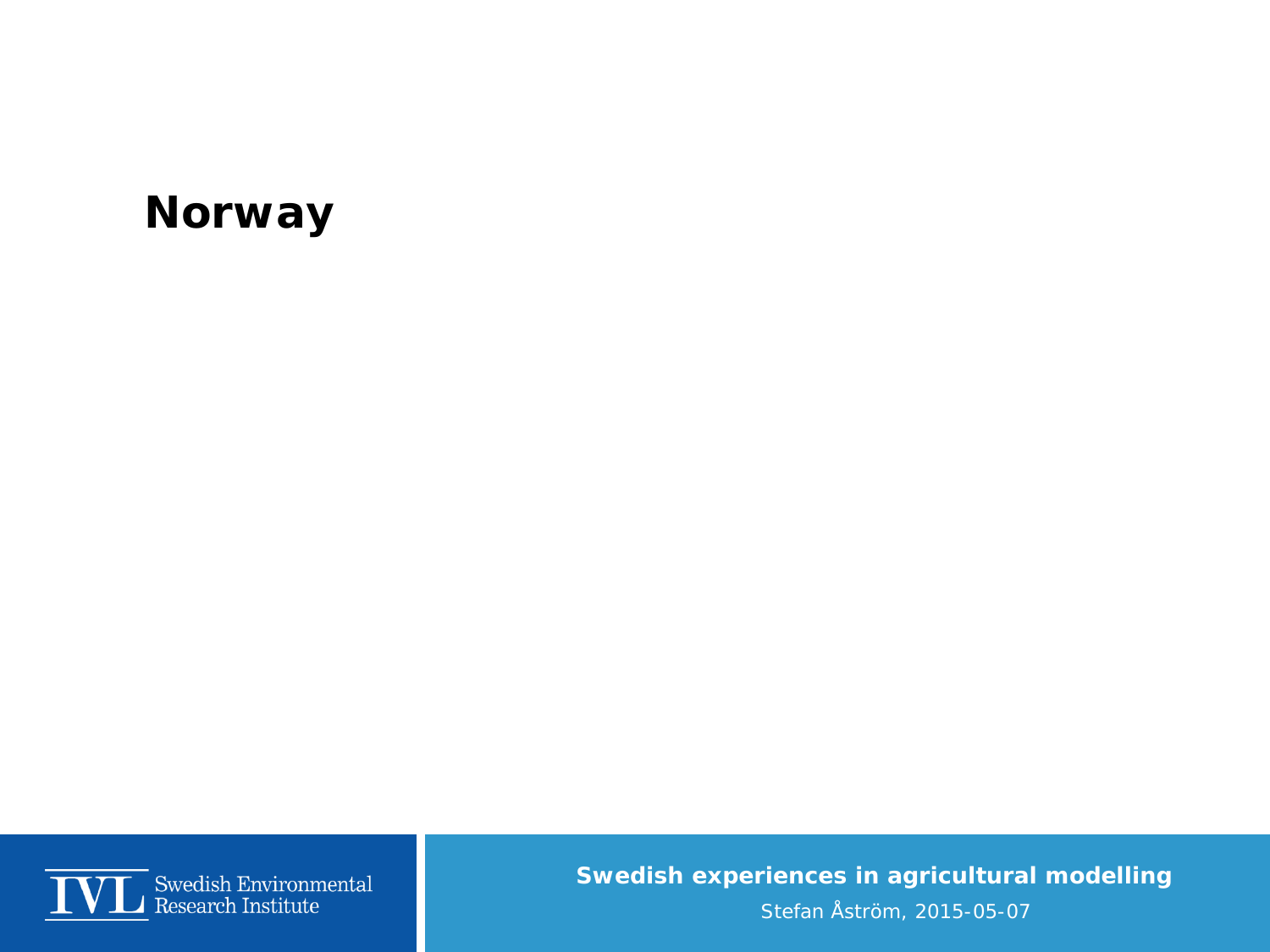#### **Emission trends from Norwegian agriculture**

Indexed emissions of NH3, CH4, N2O, 1990=100



Swedish Environmental Research Institute

**Swedish experiences in agricultural modelling**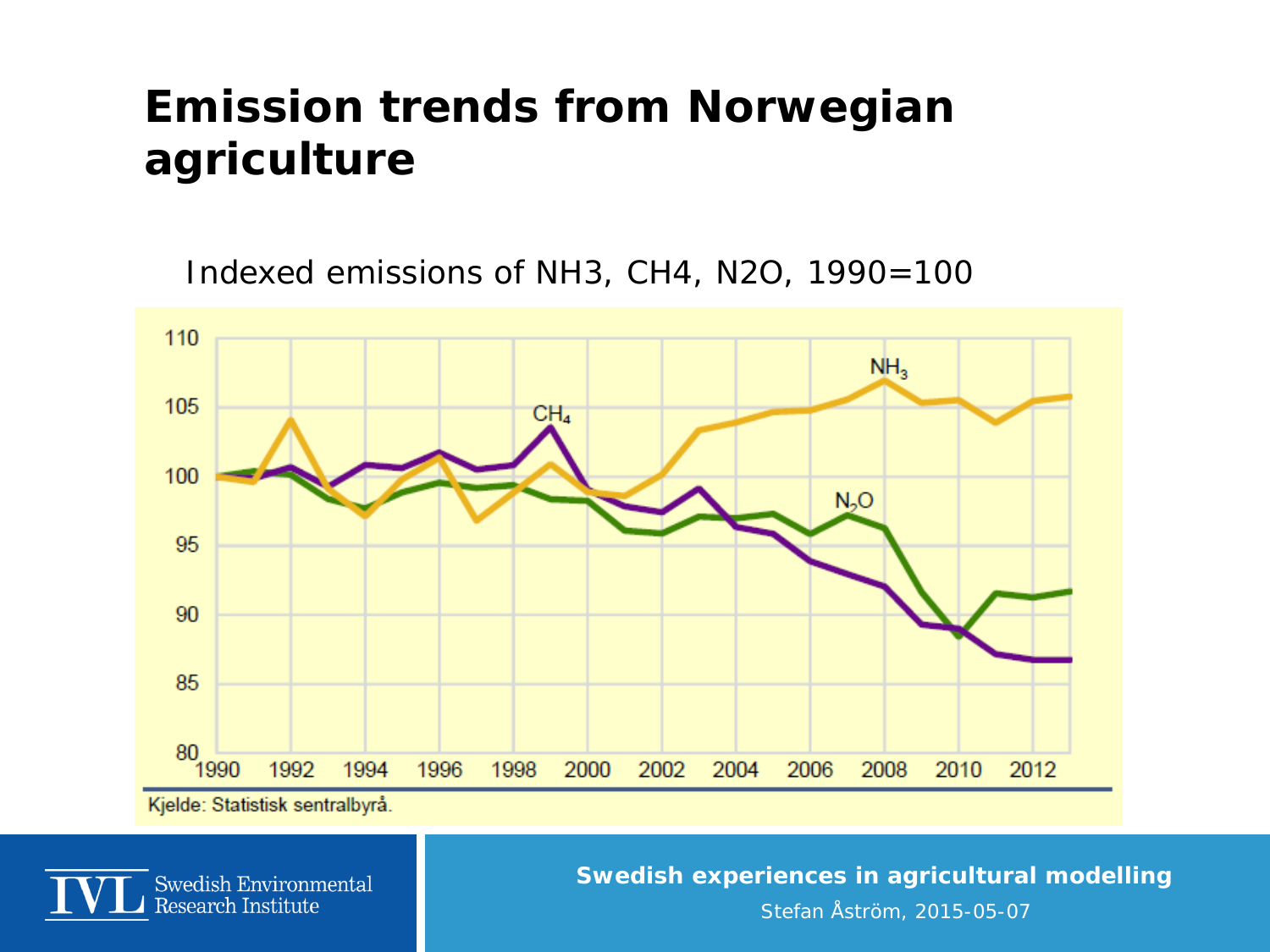#### **Norway - The distance to target for NH3**

- Amended GBG protocol -8% from 2005 emission levels
- **Emissions in 2013 =**  $-2\%$  **from 2005**
- Official programs to reduce emissions
	- Regional environmental programs
		- $-$  3 mill  $\epsilon$ /year to reduce emissions to air
	- Special environmental efforts
		- $-$  ~4 mill  $\epsilon$ /year to reduce environmental pollutants
- More efforts probably needed



**Swedish experiences in agricultural modelling** Stefan Åström, 2015-05-07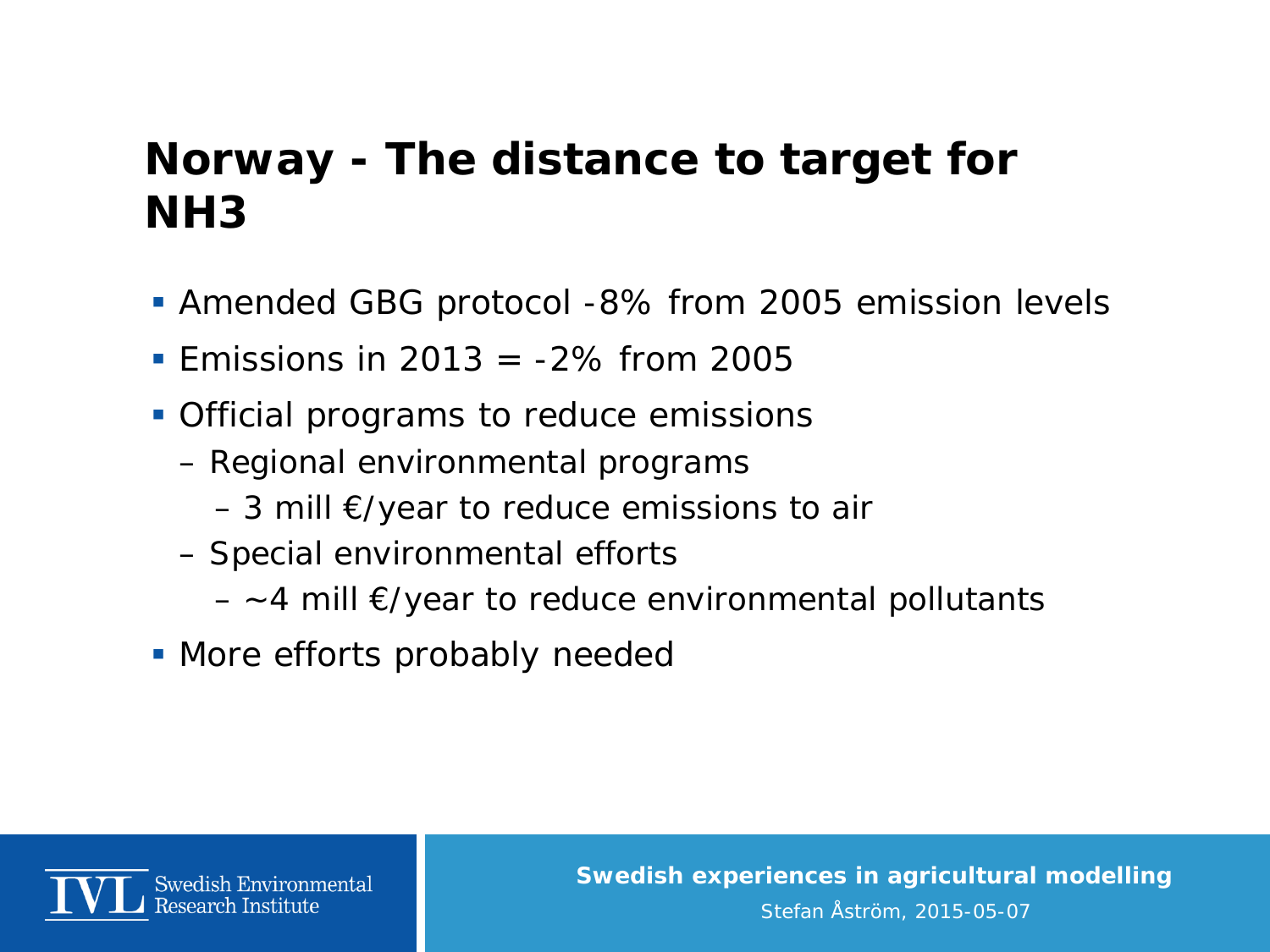#### **Suggested Norwegian efforts to reduce emissions**

- For greenhouse gases & ammonia
	- Doubled efforts to for gasification of animal manure
	- Increase funds to bio energy programme by 0.8 mill  $\epsilon$
	- Ear mark funds for climate impacts from agricultural sector
	- Increased efforts in environmental friendly spreading of animal manure
	- Funds for drainage of agricultural soils



**Swedish experiences in agricultural modelling** Stefan Åström, 2015-05-07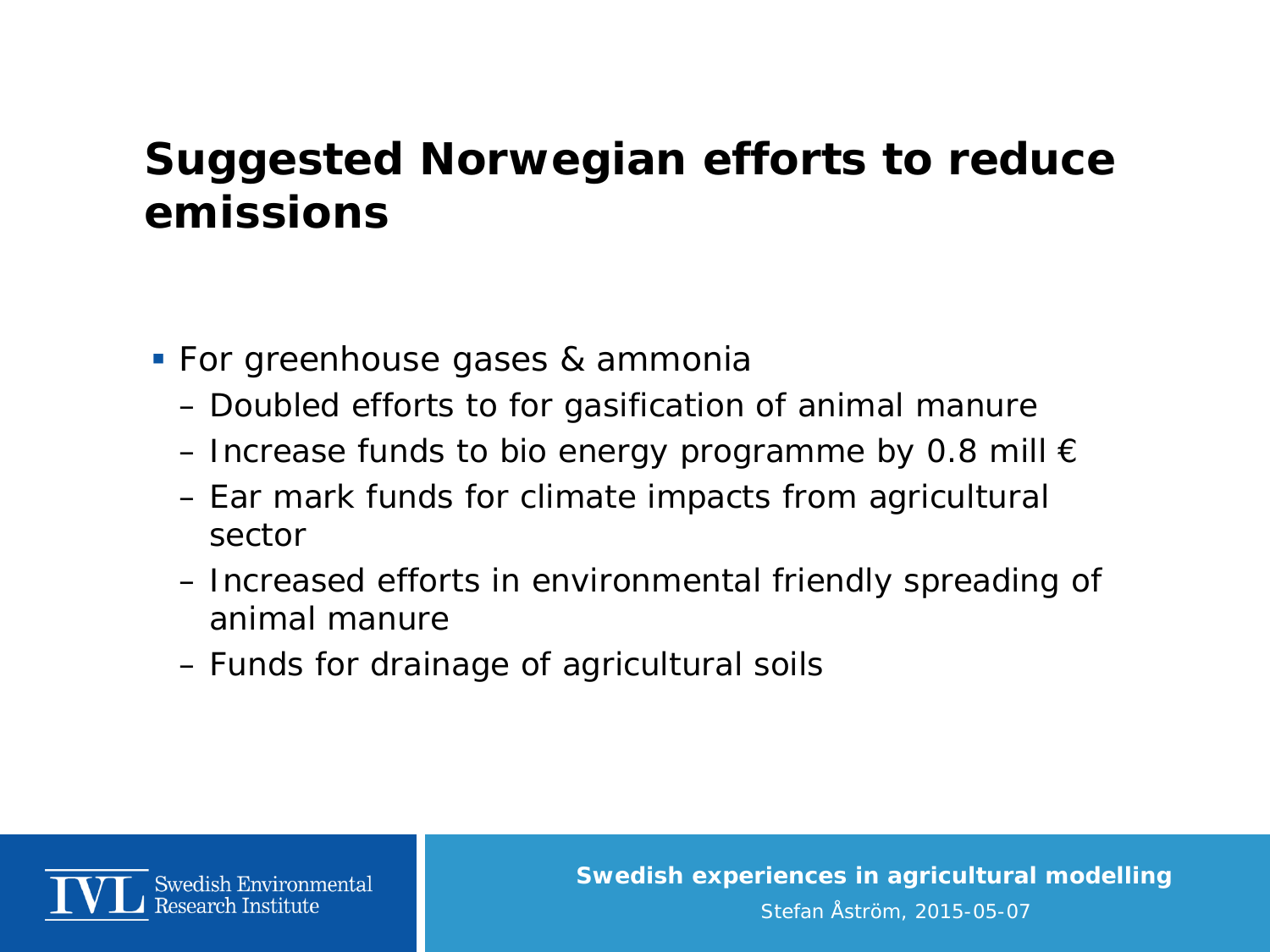### **Measures outside the analysis?**

#### **Dietary changes?**

A Swedish seasonal vegetarian diet could reduce Swedish  $CO<sub>2ea</sub>$ emissions by 3.6 Mton  $CO<sub>2eq</sub>$ . (Swedish total  $~1$ -70)

REMARK: Vegetarian in this case include milk

Would also reduce  $NH<sub>3</sub>$ 



#### Swedish Environmental **Research Institute**

**Swedish experiences in agricultural modelling**